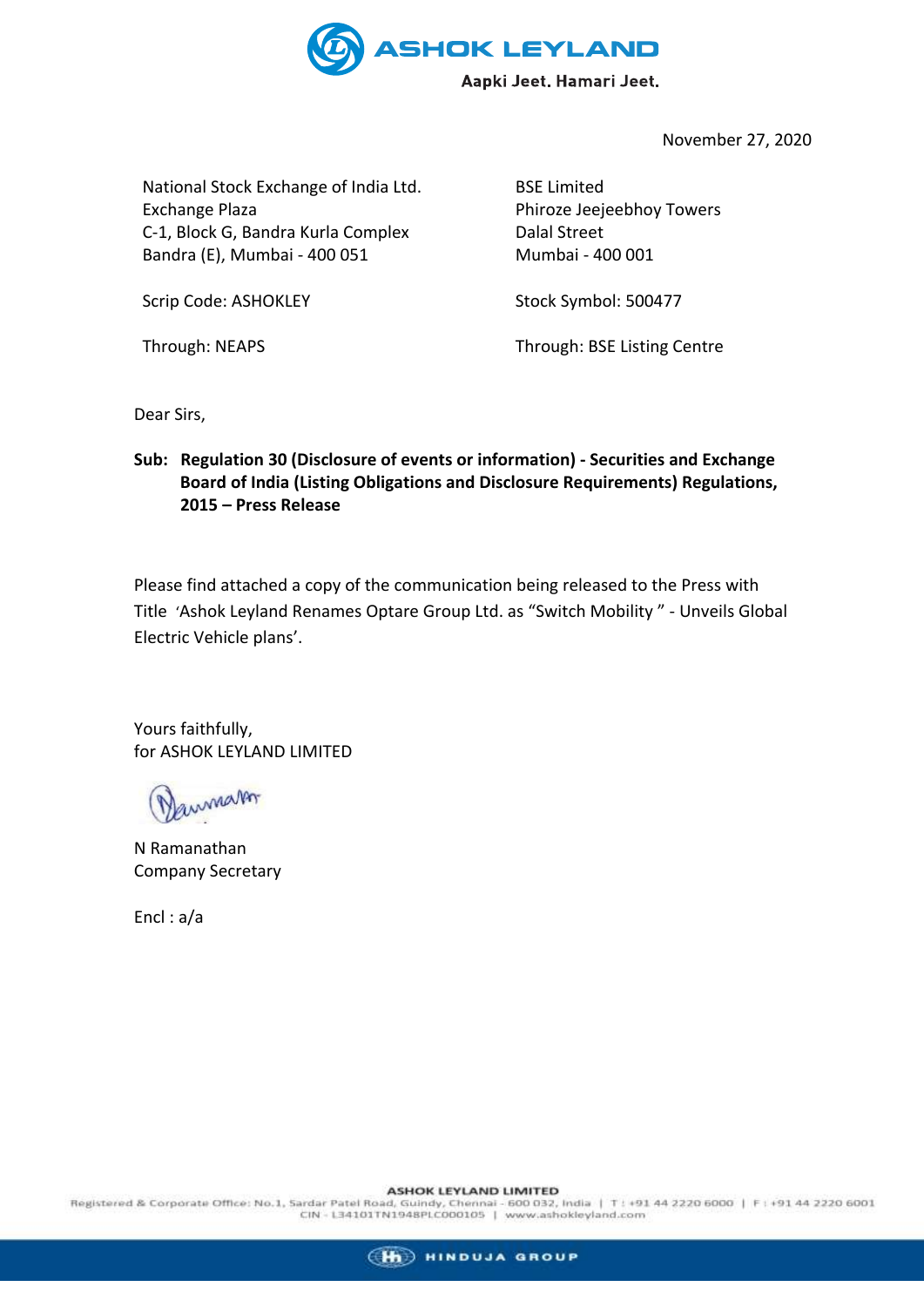## **Ashok Leyland Renames Optare Group Ltd as "Switch Mobility "- Unveils Global Electric Vehicle plans**

#### **Chennai/ London: 27 November 2020:**

**Ashok Leyland Ltd**, India's second largest commercial vehicle manufacturer and flagship company of the Hinduja Group, today announced that Optare Group Ltd ("Optare"), its majority-owned UK subsidiary, has been renamed Switch Mobility Ltd ("Switch") as part of its drive towards electrification and new mobility services.

# **SW/TCH**

Unveiling the new logo and name, **Mr. Dheeraj Hinduja, Chairman of Ashok Leyland Limited,** said:

"Optare is adopting a new identity and logo as "Switch", which signals our strategic ambitions in Electric and Green Mobility. Towards this, Ashok Leyland is examining various options to bring the entire EV initiatives of Ashok Leyland under Switch Mobility Ltd.

"This strategy reflects the clear growth opportunities in the global LCV &Bus EV market, which is projected to grow at a Compounded Annual Growth Rate of more than 25% and to be worth in the region of USD 50bn by 2030. To capture part of that market, we are considering EV initiatives through Switch that could include financial participation and strategic tie-ups."

Switch will build on the success of Optare in the UK, where it is a leading player in electric buses with more than 150 of them currently operating successfully in its home market. Optare, the forerunner of Switch, was recently named *OEM of the Year (Bus/Commercial Vehicle)* at the prestigious 2020 EVIEs Awards. Following the successful delivery of 30 Electric Double Decker buses to Metroline in London, the company is currently fulfilling orders for operators including Tower Transit, London and First York. This will create a foundation for the expansion of Switch's operations in Europe and growth in India and other parts of the world.

**Mr. Vipin Sondhi, Managing Director & CEO, Ashok Leyland Ltd,** added: "Ashok Leyland is a pioneer in delivering innovative commercial vehicles and mobility solutions. With our proposed new structure, Switch will be positioned to become the potential global arm of Ashok Leyland focused on Electric Vehicles and Green Mobility Solutions.